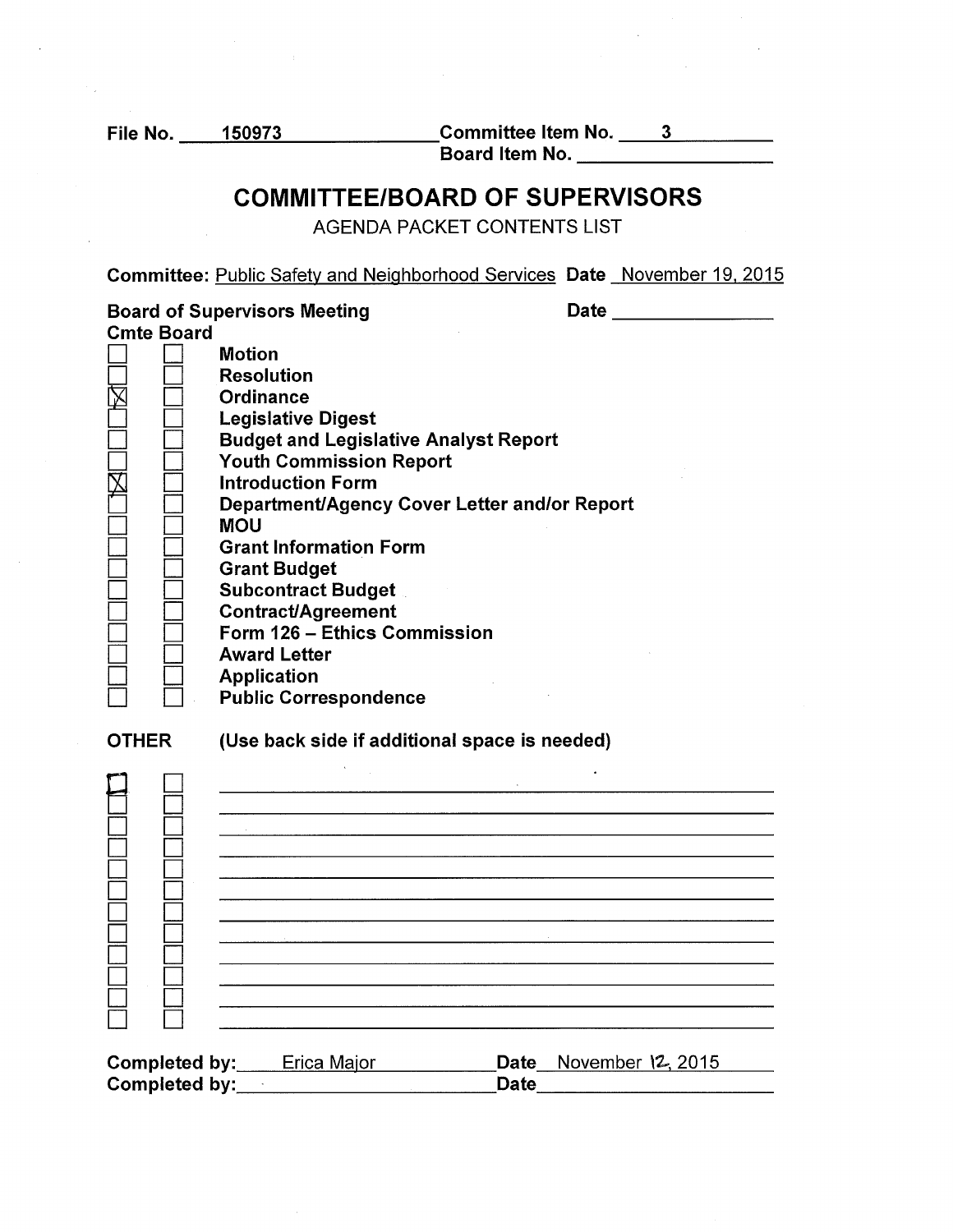FILE NO. 150973 CRDINANCE

1 | [Administrative Code - Storage of Peace Officers' Firearms in Vehicles]

 $3$   $\parallel$  Ordinance amending the Administrative Code to prohibit City peace officers from  $4\quad$   $\parallel$  placing, storing, or leaving unattended a Citv issued firearm in a vehicle under the  $5$   $\parallel$  peace officer's control unless it is in a locked container or in the locked trunk of the  $6 \parallel$  vehicle.

> NOTE: Unchanged Code text and uncodified text are in plain Arial font. Additions to Codes are in *single-underline italics Times New Roman font.*  **Deletions to Codes** are in *strikethrough italics Times New Roman font.* Board amendment additions are in double-underlined Arial font. Board amendment deletions are in strikethrough Arial font. Asterisks (\* \* \* \*) indicate the omission of unchanged Code subsections or parts of tables.

Be it ordained by the People of the City and County of San Francisco:

14 | Section 1. The Administrative Code is hereby amended by adding Chapter 103 and 15  $\parallel$  Section 103.1, to read as follows:

## 16 *CHAPTER 103:* .

## 17 *PEACE OFFICERS*

19 *SEC. 103.1. STORAGE OF CITY-ISSUED PEACE OFFICER FIREARMS IN PRIVATE*  20 *VEHICLES.* 

21 *(a) A peace officer employed by the City and County of San Francisco may not place, store, or* **<b>2** 22 *leave unattended a City-issued firearm in any vehicle that is under the peace officer's control or*  23 *direction. except the firearm may be placed:* 

24 (1) *In a locked container in the trunk of the vehicle as defined in California Penal Code* 25 *section 16850, as amended from time to time; or* 

Supervisor Campos BOARD OF SUPERVISORS And the state of the state of the state of the state of the state of the state of the state of the state of the state of the state of the state of the state of the state of the state of the state of th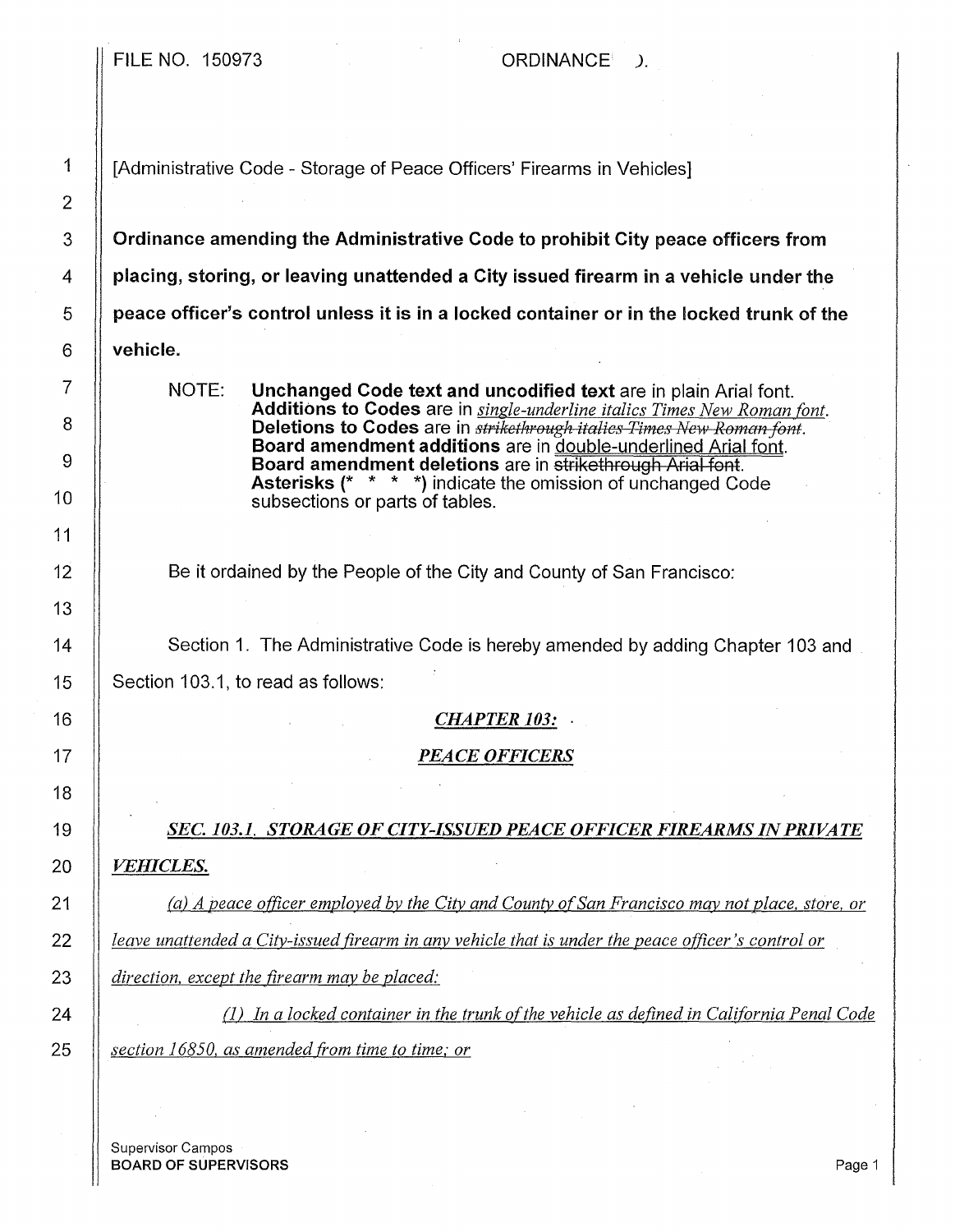*(2) In a trunk that is fully enclosed with a compartment that is separate from the main cabin of the vehicle and locked by a secure locking device as defined in California Penal Code section*  **16860**, as amended from time to time. *(b) This requirement applies to privately-owned vehicles and is in no way intended to conflict* 

*with the applicable City department's rules governing the storage of firearms in City-owned vehicles or vehicles under their control. To the extent there is a conflict between the laws or rules, the more stringent requirement shall govern.* 

*(c) This Section 103.1 is not intended to conflict with applicable State or federal law, if any.* 

*(d) In enacting and implementing this Section 103.1, the City is assuming an undertaking only to promote the general welfare. It is not assuming, nor is it imposing on its officers and employees, an* $\theta$ *obligation for breach of which it is liable in money damages to any person who claims that such breach proximately caused injury.* 

13 Section 2. Effective Date. This ordinance shall become effective 30 days after **enactment.** Enactment occurs when the Mayor signs the ordinance, the Mayor returns the 15 ordinance unsigned or does not sign the ordinance within ten days of receiving it, or the Board 16 | of Supervisors overrides the Mayor's veto of the ordinance.

APPROVED AS TO FORM: DENNIS J. HERRERA, City Attorney

By:

Buck Delventhal Deputy City Attorney

22 | n:\legana\as2015\1600132\01050177.docx

Supervisor Campos **BOARD OF SUPERVISORS** Page 2